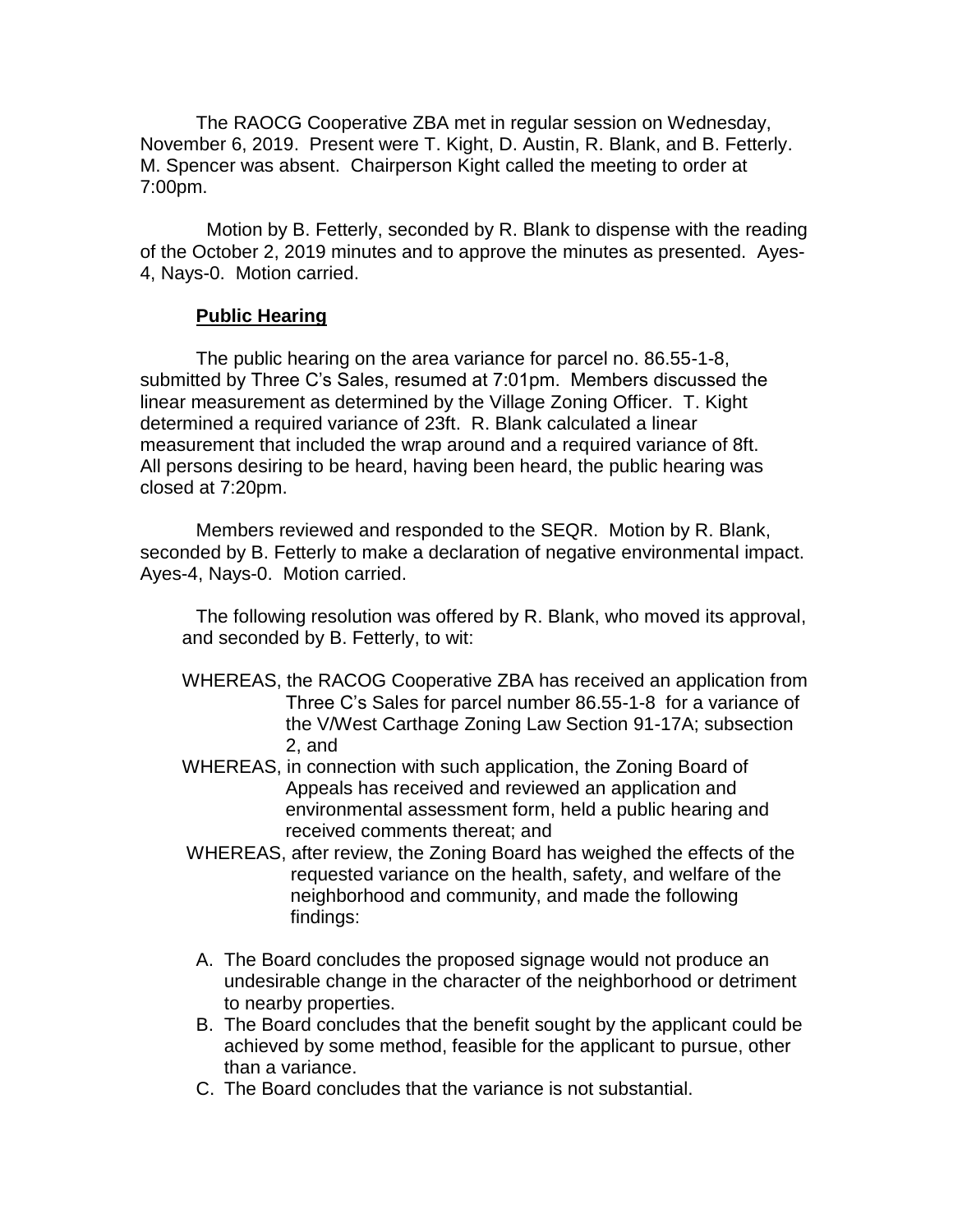- D. The Board concludes that the variance would not have an adverse visual impact on the physical conditions of the neighborhood.
- E. The Board concludes that the alleged difficulty is not self created.

NOW, THEREFORE BE IT RESOLVED that the application from Three C's Sales, parcel number 86.55-1-8, for a variance of Section91-17A; subsection 2 of the V/West Carthage Zoning Law is hereby denied.

The foregoing resolution was duly put to a vote as follows:

| D. Austinnay     |  |
|------------------|--|
| R. Blankaye      |  |
| B. Fetterlyaye   |  |
|                  |  |
| M. Spencerabsent |  |

Resolution denied.

Proof of notice having been furnished, the public hearing on the area variance for parcel no. 77.16-1-21, submitted by George and Nancy McBride, located at 23696 County Route 42 was called to order by Chairperson Kight. No one from the public offered any comment.

Members reviewed the T/Wilna Zoning Law relative to flag lots to determine if the provision was applicable. Mr. McBride responded that it was his intention to retain ownership of a barn on the property. The retention of the structure prevents the application of the flag lot provision. Mr. McBride stated that there were a number of lots in the neighborhood that do not conform to the current zoning law area regulations. B. Fetterly suggested an amendment to the application to request a variance for only the "house" lot. Mr. McBride stated that due to the location of the septic system and leach fields that amending the application was not practical. All persons desiring to be heard, having been heard, the public hearing was closed at 8:15pm.

Members reviewed and responded to the SEQR. Motion by D. Austin, seconded by T. Kight to make a declaration of negative environmental impact. Ayes-4, Nays-0. Motion carried.

The following resolution was offered by D. Austin, who moved to deny the application, and seconded by T. Kight, to wit:

WHEREAS, the RACOG Cooperative ZBA has received an application from George McBride for parcel number 77.16-1-21 for a variance of the T/Wilna Zoning Law, Schedule II-Lot Dimensions, and WHEREAS, in connection with such application, the Zoning Board of